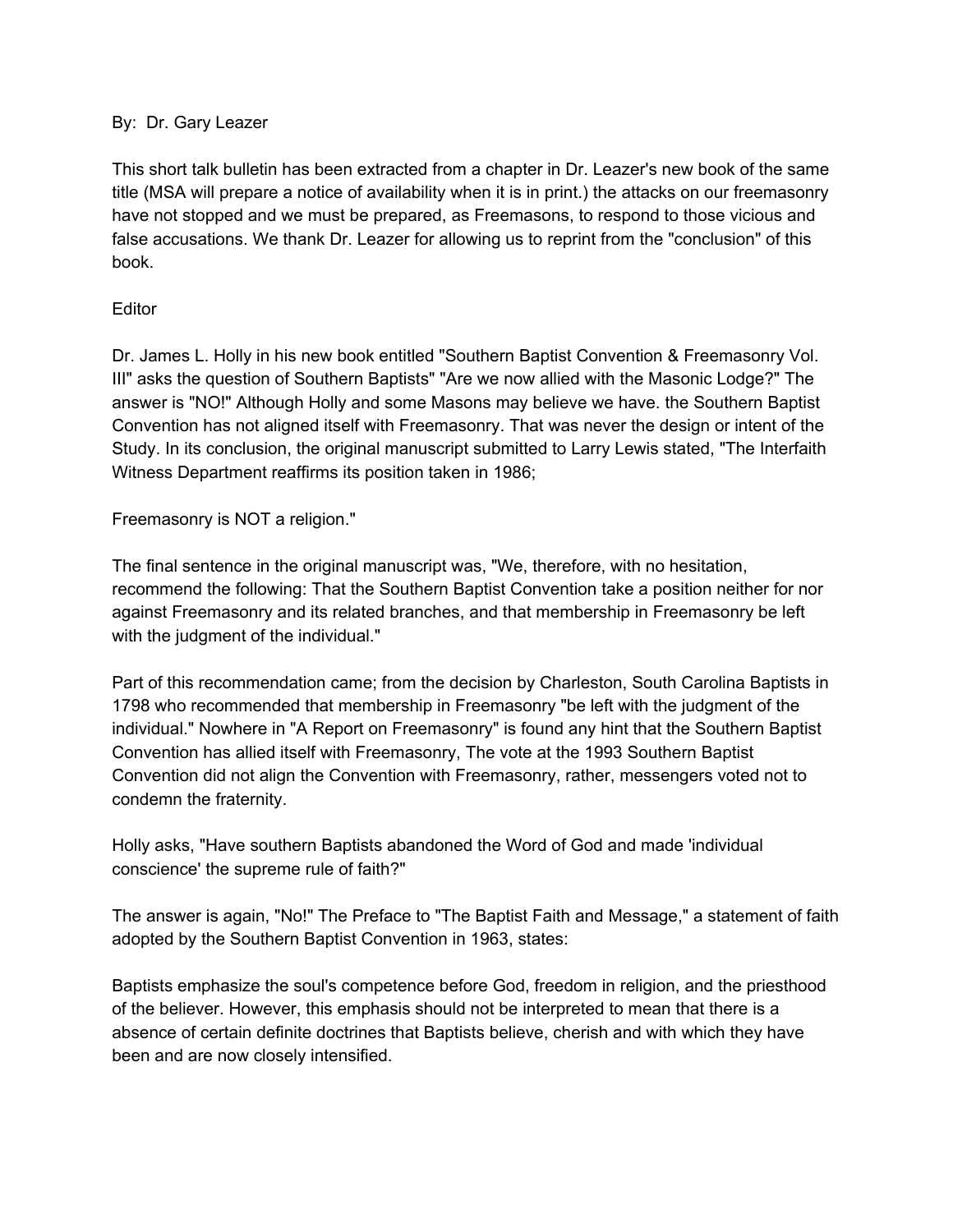"The Baptist Faith and Message" also states that "God alone is Lord of the conscience." Any freedom carries with it responsibility. Freedom of religion or conscience is no different. Ultimately, each person is responsible to God for what he believes and does, not to his fellow man.

Holly asks, "Can we allow the assertion that Southern Baptists have blessed the Masonic Lodge to go unchallenged?"

The Southern Baptist Convention has not blessed the Masonic Lodge. Anyone who believes the Convention has blessed Freemasonry is wrong and doesn't understand the polity of the Convention.

Holly asks: "Have we instead given Masons loaded gun with which to press their attack against pastors who wish to see their churches unfettered from the shackles of the occult?"

First, I reject Holly's identification of Freemasonry with the occult. That is simply not true. A few Masons may be occultists, but not all or even most, just as a few Southern Baptists may be universalists, but not all or even most. Every church is still free to determine who may be members; they can refuse membership or leadership roles to Masons if they wish. Masons, who are refused membership or leadership roles, should find a church where they can serve God as He leads.

The Future of the Southern Baptist

## **Convention**

The Southern Baptist Convention faces an uncertain future. The Freemasonry issue has taken on a life of its own; it will continue to haunt the Southern Baptist Convention for years. Many Southern Baptists are demoralized after fifteen years of" constant infighting. Moderate Southern Baptists have lost the struggle to regain any leadership role in the convention. Moderate Southern Baptists cannot expect to be named to positions of influence within the convention for many years.

Perhaps the greatest threat to the Southern Baptist Convention is financial. Offerings to the convention through the Cooperative Program have plateaued or declined. There are a number of reasons. Certainly, many moderate Southern Baptists have begun sending their missions offerings, normally sent through the Cooperative Program, to the moderate-supported Cooperative Baptist Fellowship, headquartered in Atlanta, Georgia. Moderate churches have traditionally been the strongest supporters of the Cooperative Program and other mission offerings. Some Southern Baptists, disgusted with the feud of the past fifteen years, have reduced or stopped contributing to the Cooperative Program. Fundamentalist churches, often megachurches with huge, expensive programs of their own, have failed to make up the loss of revenue from other churches.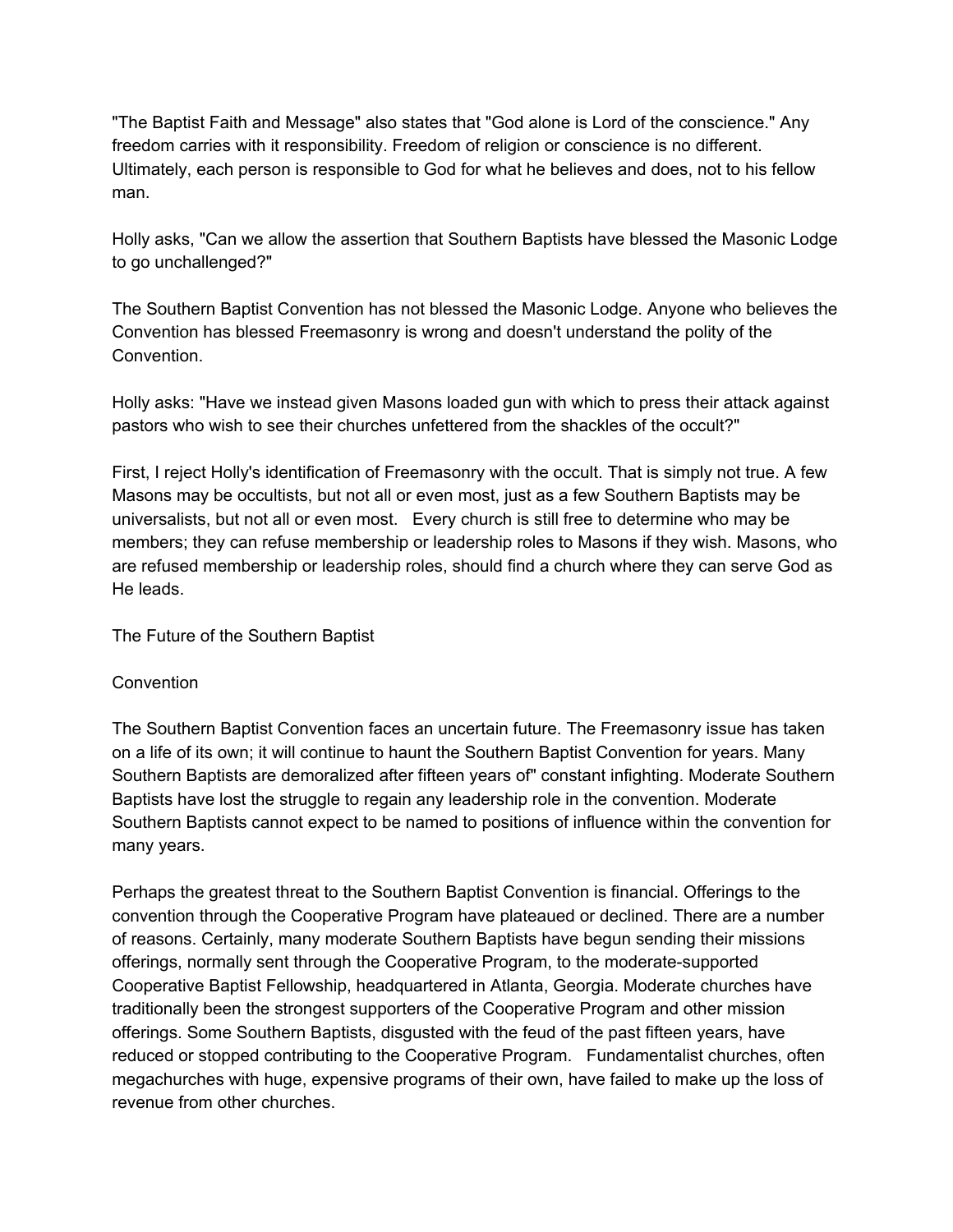The Cooperative Missions Giving Study Committee of the Baptist General Convention of Texas announced in April 1994- it is considering a recommendation to focus on Texas Baptist causes and to allow individual churches to decide how their mission funds would be distributed beyond Texas. The new agreement. which would require approval at the annual meeting of Texas Baptists, is seen as an effort to allow churches to express their will and wishes concerning changes in the direction of the Southern Baptist Convention.

If the Southern Baptist Convention takes an anti-Masonic stance, as a number of leaders are committed to doing, individual Southern Baptist Masons will have to make a tough decision. Some will resign from the Masonic lodge to retain membership in their local churches. Some will remain quiet and not draw attention to their fraternal membership. Others will move their church memberships to Southern Baptist churches which ignore the position of the Southern Baptist Convention. Some will designate their mission offerings around the Cooperative Program to the moderate Cooperative Baptist Fellowship. Some will join non-Southern Baptist churches.

If the Southern Baptist Convention takes an anti-Masonic stance, several possibilities are seen. Some churches will refuse to allow Masons to hold leadership in the church, whether as Sunday School teacher, deacon or pastor. Southern Baptist seminaries will be pressured to include Freemasonry in their courses on heretical religious groups. The Southern Baptist Convention mission boards will be pressured to reject for missionary appointment any person who is a Mason. A motion to study whether to appoint Masons as missionaries failed after the outgoing Home Mission Board chairman broke the tie vote and voted against the motion in April 1994. Convention literature will reflect an anti Masonic stance.

In the third volume, Holly says the "right choice is" to "urge all Southern Baptists to refrain from participation or membership in "the Masonic Lodge" That is the goal of his personal vendetta against the fraternity.

Southern Baptist New Testament theologian, Jack McGorman, in a discussion of Galatians 5:15, illustrated the danger of "Christians fighting one another with this ditty:

There was once two cats from Kilkenny. Each thought there was one cat too many, So they fought and they fit, They scratched and they bit. Until except for the nails And the tips of their tails, Instead of two cats There weren't any."

Southern Baptists, whether Masons or not, can be certain that the Freemasonry issue will continue to haunt the denomination for many years. If the Southern Baptist Convention adopts an anti-Masonic position, the issue will begin to tear apart local churches as they debate how to respond to the decision of the Convention. The end result would be devastating to churches, families, individuals and the Kingdom of God. There are not enough Christians on the face of God's earth for us to keep on "killing" each other.